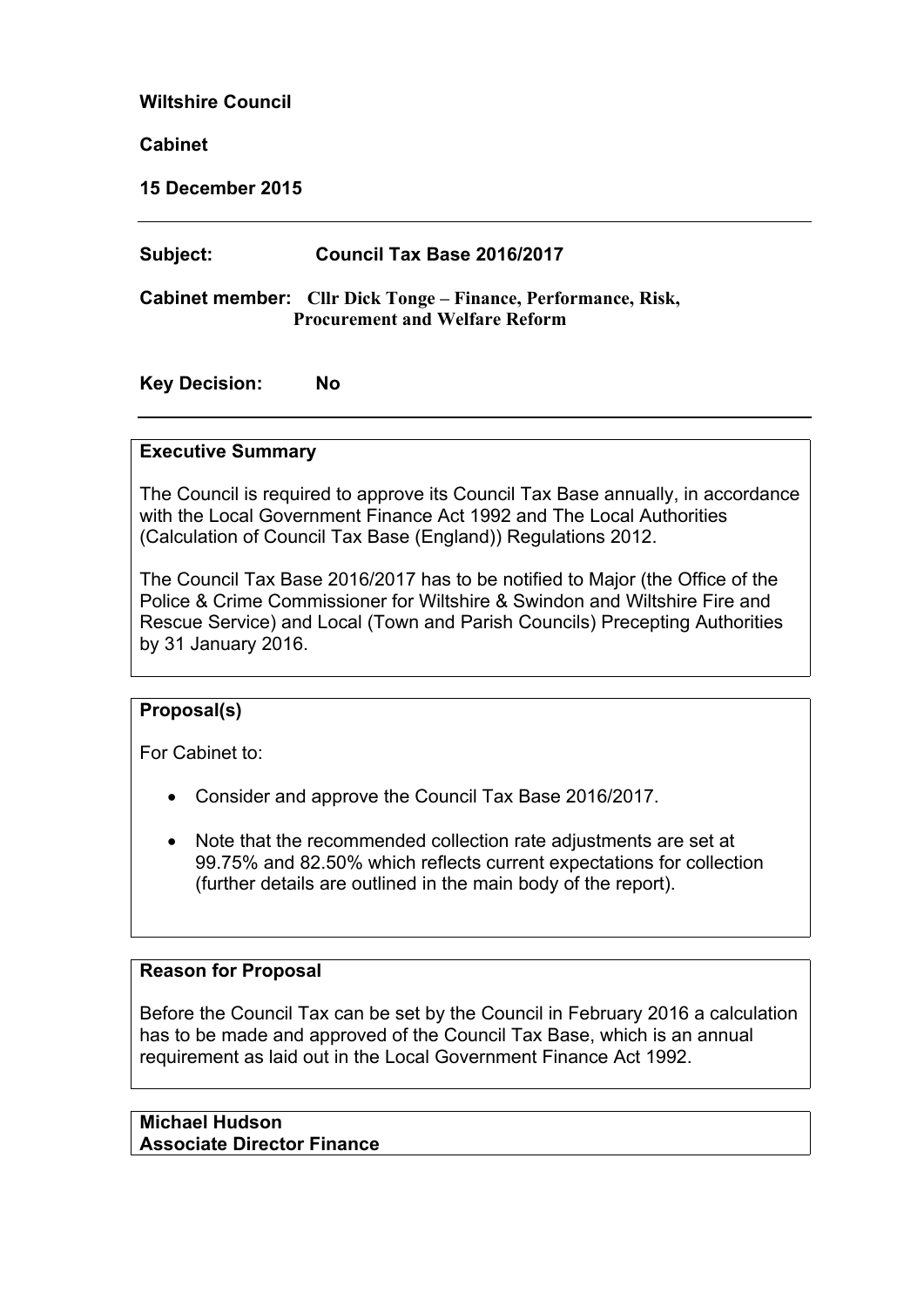## **Wiltshire Council**

## **Cabinet**

**15 December 2015**

| Subject:             | Council Tax Base 2016/2017                                                                                    |
|----------------------|---------------------------------------------------------------------------------------------------------------|
|                      | <b>Cabinet member:</b> Cllr Dick Tonge – Finance, Performance, Risk,<br><b>Procurement and Welfare Reform</b> |
| <b>Key Decision:</b> | No                                                                                                            |

#### **Purpose of Report**

1. To ensure that the Council Tax Base for 2016/2017 is approved by Cabinet.

## **Relevance to the Council's Business Plan**

2. There is a statutory requirement for the Council Tax Base to be set. The Tax Base is used to calculate the Council Tax Requirement included in the Financial Plan which supports the Council's Business Plan.

#### **Main Considerations for the Council**

- 3. The calculation of the Council Tax Base for the year 2016/2017 has to be approved.
- 4. The Chief Finance Officer is given delegated authority to determine the estimated Collection Fund balances (council tax and business rates) as at 31 March 2016 by 15 January 2016.

#### **Background**

- 5. The Council Tax Base is the taxable capacity of an area (e.g. Wiltshire) or part of an area (e.g. a Parish/Town Council).
- 6. The County of Wiltshire is split into 2 primary taxable areas: the Wiltshire Area and the Swindon Area. Wiltshire Council is responsible for setting the Council Tax Base for the Wiltshire Area whilst Swindon Borough Council is responsible for setting the Council Tax Base for the Swindon Area.
- 7. The Council Tax Base 2016/2017 has to be notified to Major (the Office of the Police & Crime Commissioner for Wiltshire & Swindon and Wiltshire Fire and Rescue Service) and Local (Town and Parish Councils) Precepting Authorities by 31 January 2016.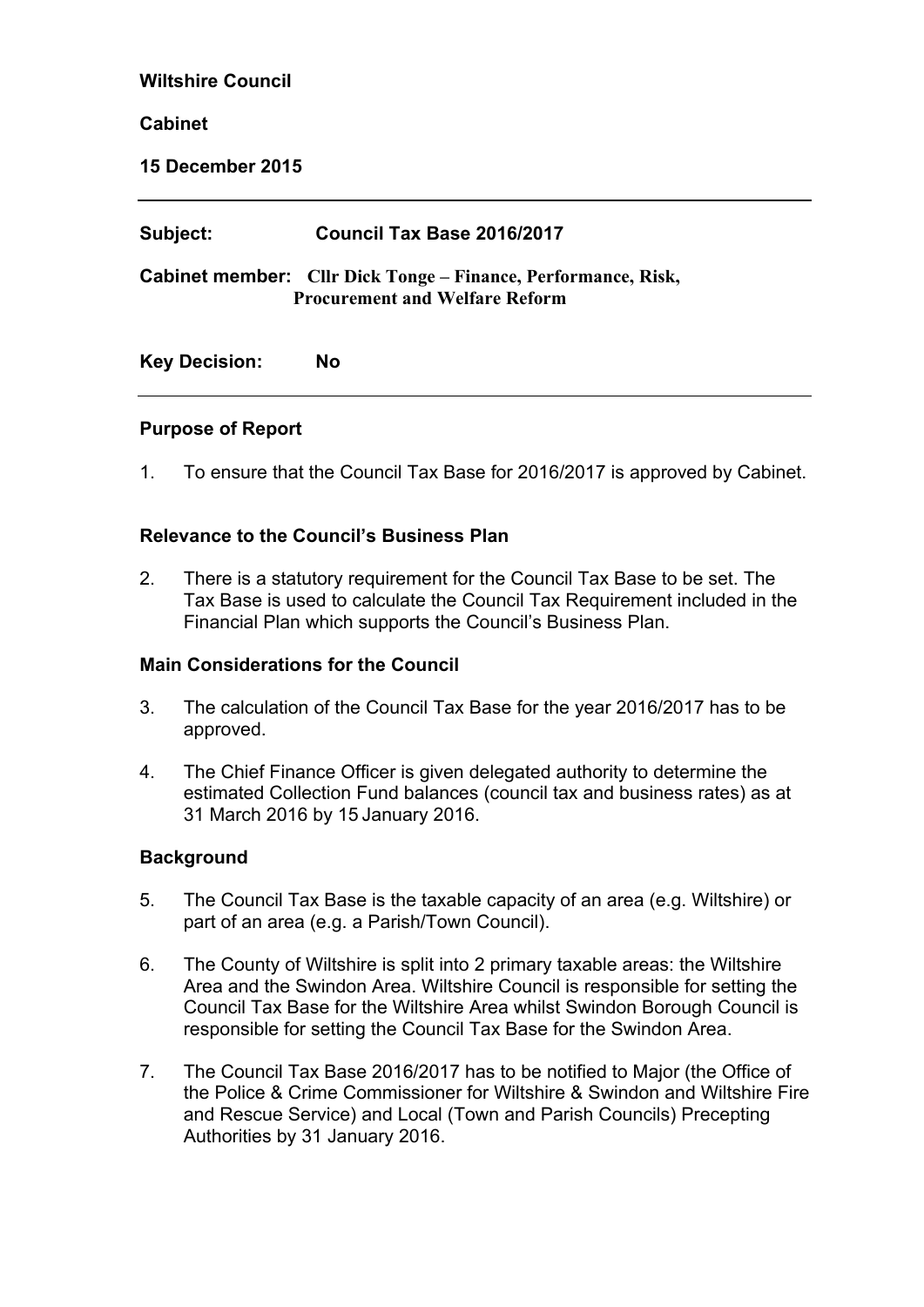# **Council Tax Base Calculation**

8. This is a two stage process:

Completion of CTB1 Form to Central Government

- 9. The starting point for the calculation is the list of properties and their tax band as at 14 September 2015 which has been supplied to the Council by the external Valuation Office, which is an executive agency of HM Revenue & Customs (HMRC).
- 10. The list is broken down into Town and Parish order and then adjusted to allow for various discounts, reductions and exemptions, for each band, which it holds on 5 October 2015. These include:
	- Properties which will be entirely exempt so no tax is payable e.g. those occupied entirely by students.
	- Properties which will attract a 25% reduction e.g. those with a single adult occupier.
	- Properties which will attract a 50% reduction e.g. those where all of the adult residents qualify for a reduction (certain Care Homes for example).
	- Properties which will be treated as being in a lower band because they have been adapted for a severely disabled person.
	- Properties which will be on the valuation list but which attract discounts or disablement relief or are exempt, for only part of the year.
	- Properties which are in receipt of local council tax support
- 11. This results in an estimate of the number of full year equivalents within each band.
- 12. Each band is then converted into "band D equivalents" by applying the factor laid down by legislation.

| <b>Band</b>  |     |                                     |     |             |                         |     |                    |     |
|--------------|-----|-------------------------------------|-----|-------------|-------------------------|-----|--------------------|-----|
| <b>Ratio</b> | 6/9 | 70 <sup>2</sup><br>. .<br><b>IV</b> | 8/9 | a/o<br>ت ات | $\overline{10}$<br>17 J | 3/9 | F/0<br><u>ui u</u> | 0/0 |

(For example, a band A property is multiplied by 6 and divided by 9 to arrive at the "band D equivalent" figure, whilst a band H property is multiplied by 18 and divided by 9 (equal to multiplying by 2). All these are then added together to give a total of "band D equivalents").

- 13. The total is then adjusted in respect of class O exempt dwellings. This refers to an adjustment to add in a consolidated figure for the MOD estate.
- 14. This final figure provides a tax base that is submitted to Central Government by 16 October 2015. The form was previously used in calculating Revenue Support Grant allocations but this is no longer the case.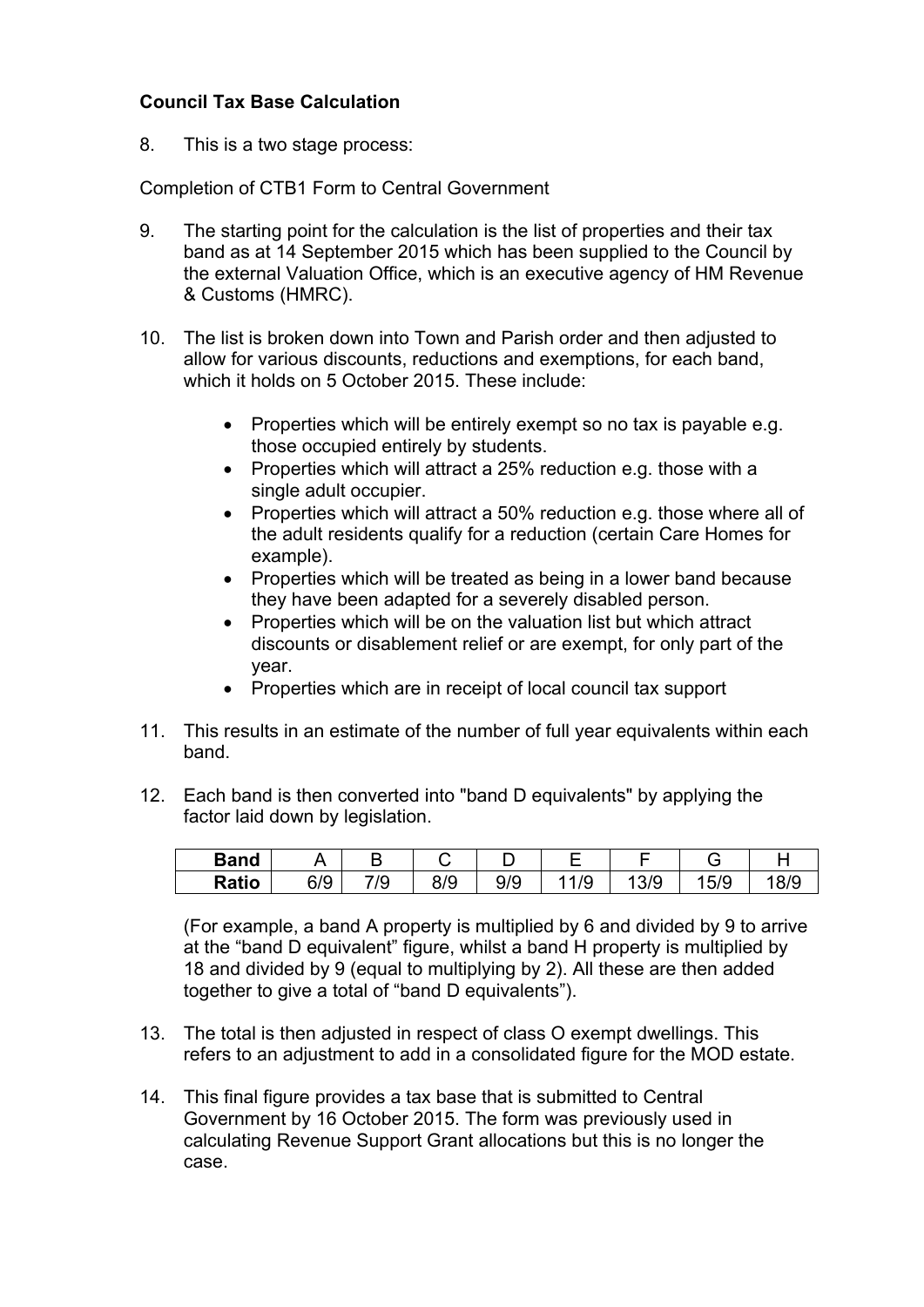Adjusting CTB1 Tax Base to set Council Tax Base 2016/2017

- 15. Additions are made to the tax base for estimates of newly built and occupied properties in 2016/2017 and the remaining part of 2015/2016.
- 16. The Council is then required to decide what its collection rate is likely to be and multiply its relevant tax base by this percentage to give its Council Tax Base. In 2015/2016 the Council set its collection rate at 99.50% with an adjusted collection rate of 80% where local council tax support reductions (discounts) in respect of working age claimants was applied. For 2016/2017 this report recommends that it is prudent to adjust both collection rates to 99.75% and 82.50% respectively as this reflects current expectations for collection.

|                                                              | <b>Wiltshire Council</b><br>Taxbase |
|--------------------------------------------------------------|-------------------------------------|
|                                                              | (Number of band D                   |
|                                                              | <b>Equivalant Properties)</b>       |
| <b>Approved Council</b><br>Tax Base 2015/2016                | 170,842.49                          |
| <b>Council Tax Base</b><br>2016/2017:                        |                                     |
| Council Tax Base per<br>CTB1 Form (as at 16<br>October 2015) | 174,965.10                          |
| <b>Adjustment for New</b><br>Builds                          | 2,226.50                            |
| <b>Adjustments for Flex</b><br>Empty                         | 1,717.89                            |
| Adjustment for<br><b>Collection Rate</b>                     | (2, 129.26)                         |
| <b>Council Tax Base</b><br>2016/2017                         | 176,780.23                          |

17. The following table summarises the calculation:

- 18. To calculate the Band D Council Tax for Wiltshire Council, the Council Tax Base is divided into the Council's Council Tax Requirement. The Council Tax Requirement is formally set at the budget setting meeting of Full Council on 23 February 2016. This date is subject to Wiltshire Council being notified of the major precepting requirements.
- 19. An estimate of the surplus or deficit on the Council Tax Collection Fund has to be made, by law, on or before 15 January 2016. Council Tax surplus or deficits will be credited or charged to Wiltshire Council, the Office of the Police & Crime Commissioner for Wiltshire & Swindon and Wiltshire Fire and Rescue Service in proportion to their precepts, and will be taken into account in setting the 2016/2017 Revenue Budget and Council Tax levels.
- 20. The Council Tax Base 2016/2017 for the whole of the Wiltshire Area broken down for each Town and Parish is set out in Appendix A. The Council Tax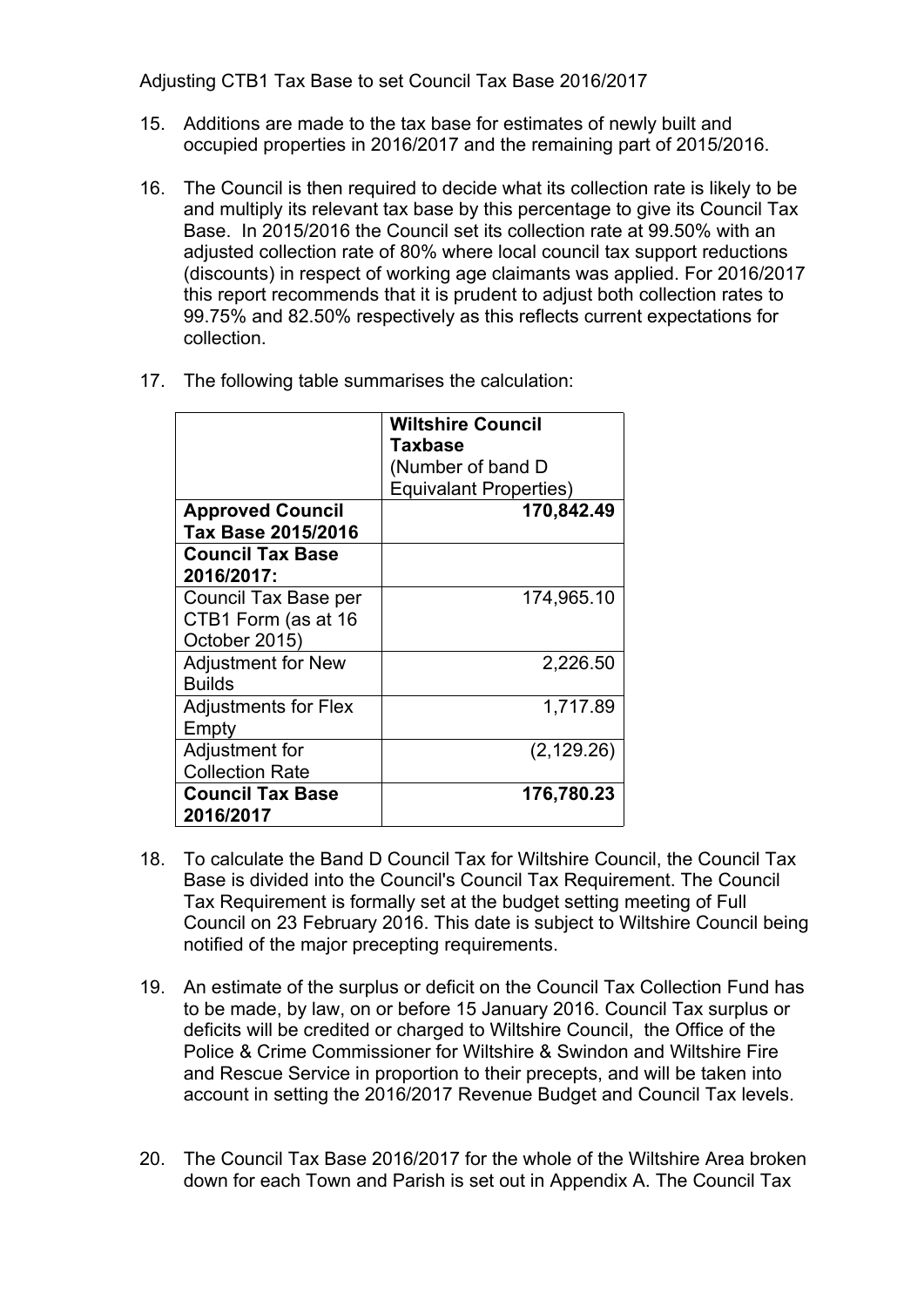Base for the Wiltshire Area for 2016/2017 is 176,780.23 band D equivalent properties (170,842.49 in 2015/2016).

# **Overview & Scrutiny Engagement**

21. Not required. The overall financial plan will be reviewed by Overview & Scrutiny.

## **Safeguarding Implications**

22. None have been identified as arising directly from this report.

## **Public Health Implications**

23. None have been identified as arising directly from this report.

#### **Procurement Implications**

24. None have been identified as arising directly from this report.

**Equalities Impact of the Proposal** (detailing conclusions identified from Equality Analysis, sections 4 and 5)

25. None have been identified as arising directly from this report.

#### **Environmental and Climate Change Considerations**

26. None have been identified as arising directly from this report.

## **Risk Assessment**

- 27. There is a low risk that the Council has overestimated the number of band D properties. However assumptions on new builds and their occupation are prudent and controls are in place to ensure large variations are investigated.
- 28. There is a low risk that the actual collection rate of Council Tax due is less than the anticipated level because of the current economic conditions. This risk has been assessed within this report has been reflected in the light of previous experience.

## **Risks that may arise if the proposed decision and related work is not taken**

29. The setting of the Council Tax Base is not optional, it is a legal requirement.

#### **Risks that may arise if the proposed decision is taken and actions that will be taken to manage these risks**

30. None identified.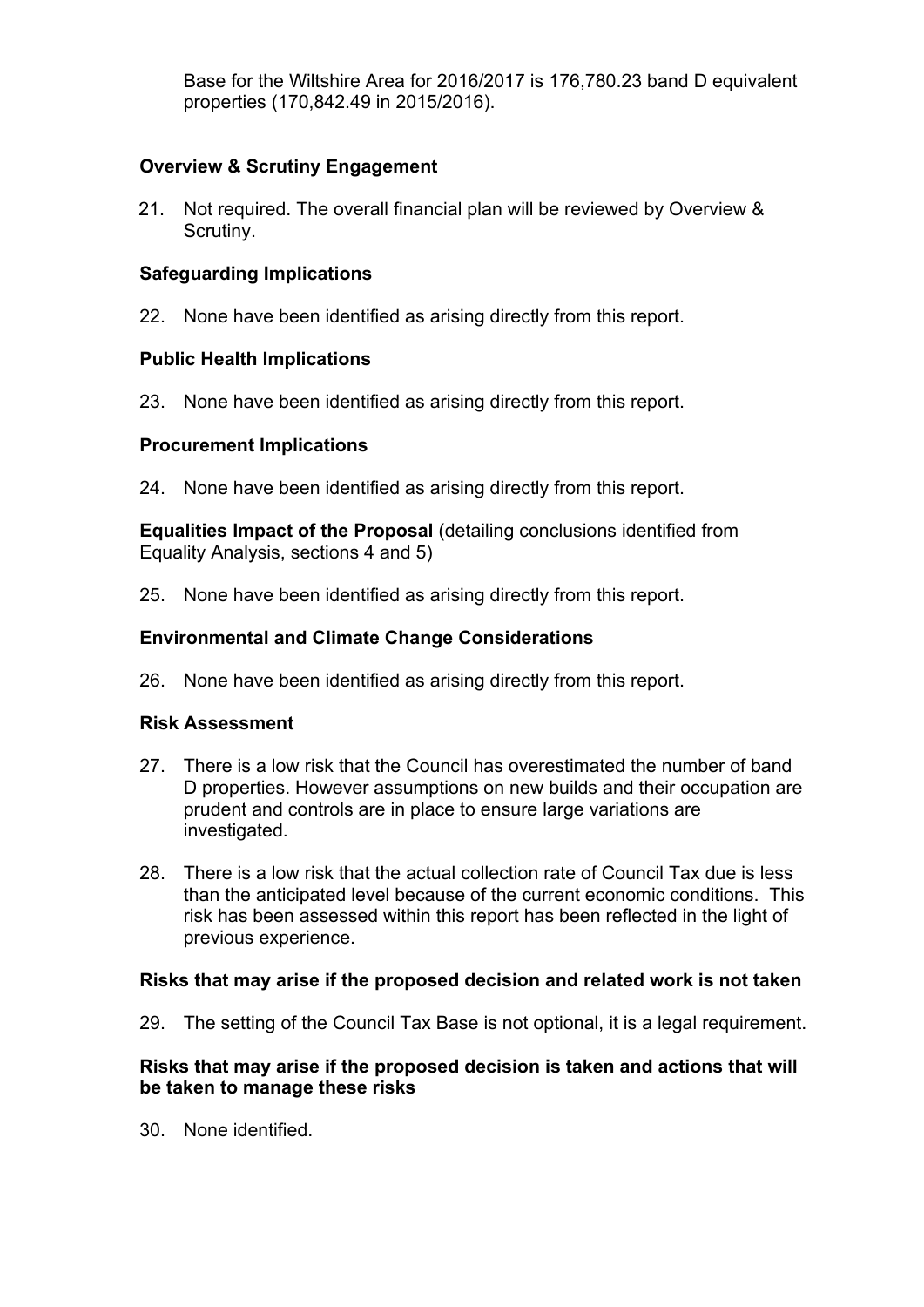# **Financial Implications**

- 31. The financial implications are outlined in the report.
- 32. The Council Tax Base is used to calculate the level of Council Tax for the financial year 2016/2017.

## **Legal Implications**

33. None have been identified as arising directly from this report.

## **Options Considered**

34. The setting of the Council Tax Base is not optional, it is a legal requirement.

#### **Conclusions**

35. Having taken all of the above into account, the Council Tax Base for 2016/2017 be approved and set as 176,780.23 band D equivalent properties.

#### **Proposal**

- 36. For Cabinet to:
	- Consider and approve the Council Tax Base 2016/2017.
	- Note that the recommended collection rate adjustments are set at 99.75% and 82.50% which reflects current expectations for collection (further details are outlined in the main body of the report).

## **Reason for Proposal**

37. Before the Council Tax can be set by the Council in February 2016 a calculation has to be made and approved of the Council Tax Base, which is an annual requirement as laid out in the Local Government Finance Act 1992.

#### **Michael Hudson Associate Director Finance**

Report Author:

Stuart Donnelly, Accountancy Services Manager

Email: [stuart.donnelly@wiltshire.gov.uk](mailto:stuart.donnelly@wiltshire.gov.uk)

Tel: 01225 718582

5 November 2015